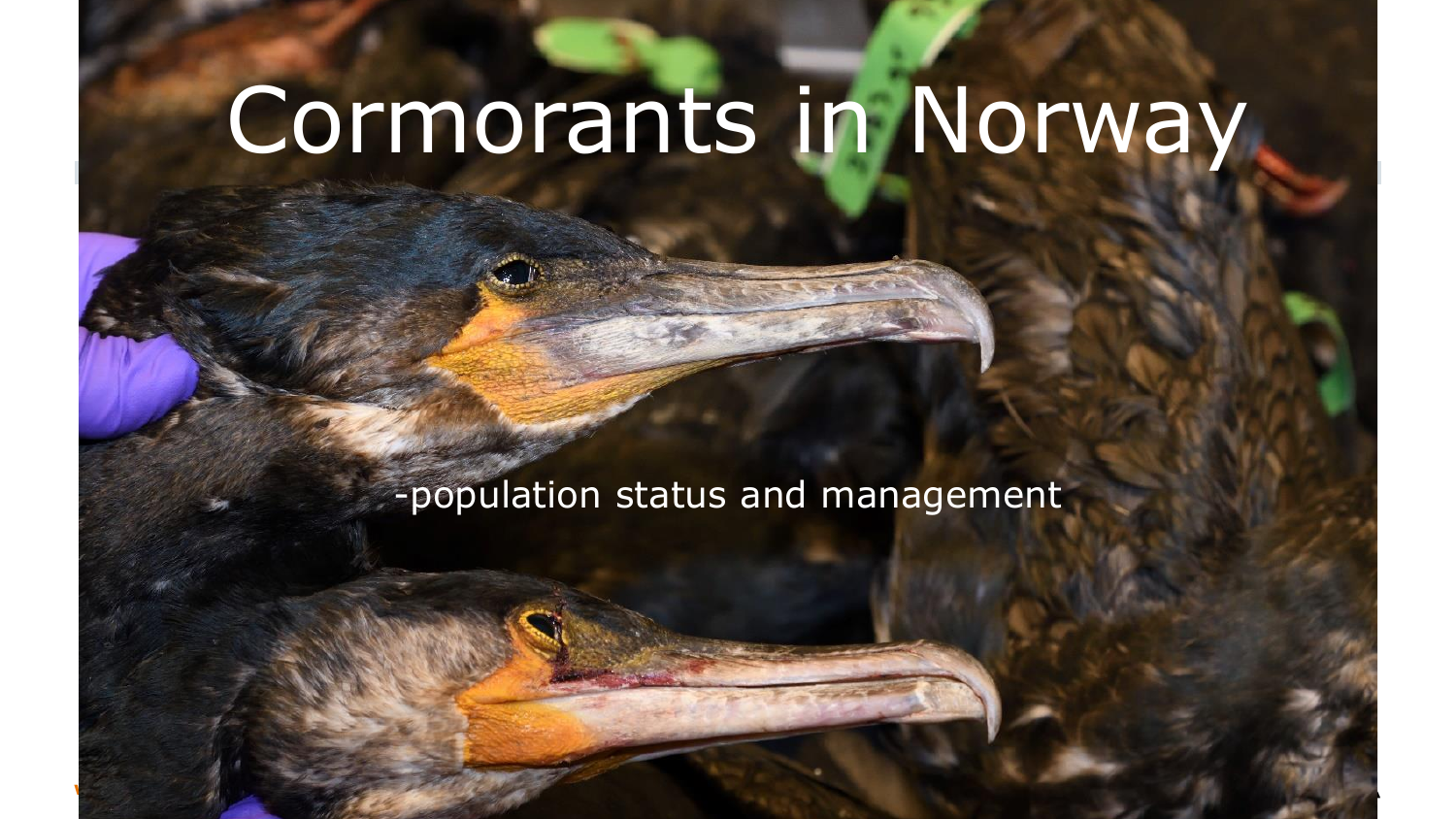# Carbo and sinensis

- First establishment of sinensis i 1996 in Øra nature reserve, Østfold county.
- Annually monitoring along the coastline Østfold – Agder
- Numbers in lake Mjøsa are increasing each year – no systematic monitoring and some non-breeders? stay during winter.

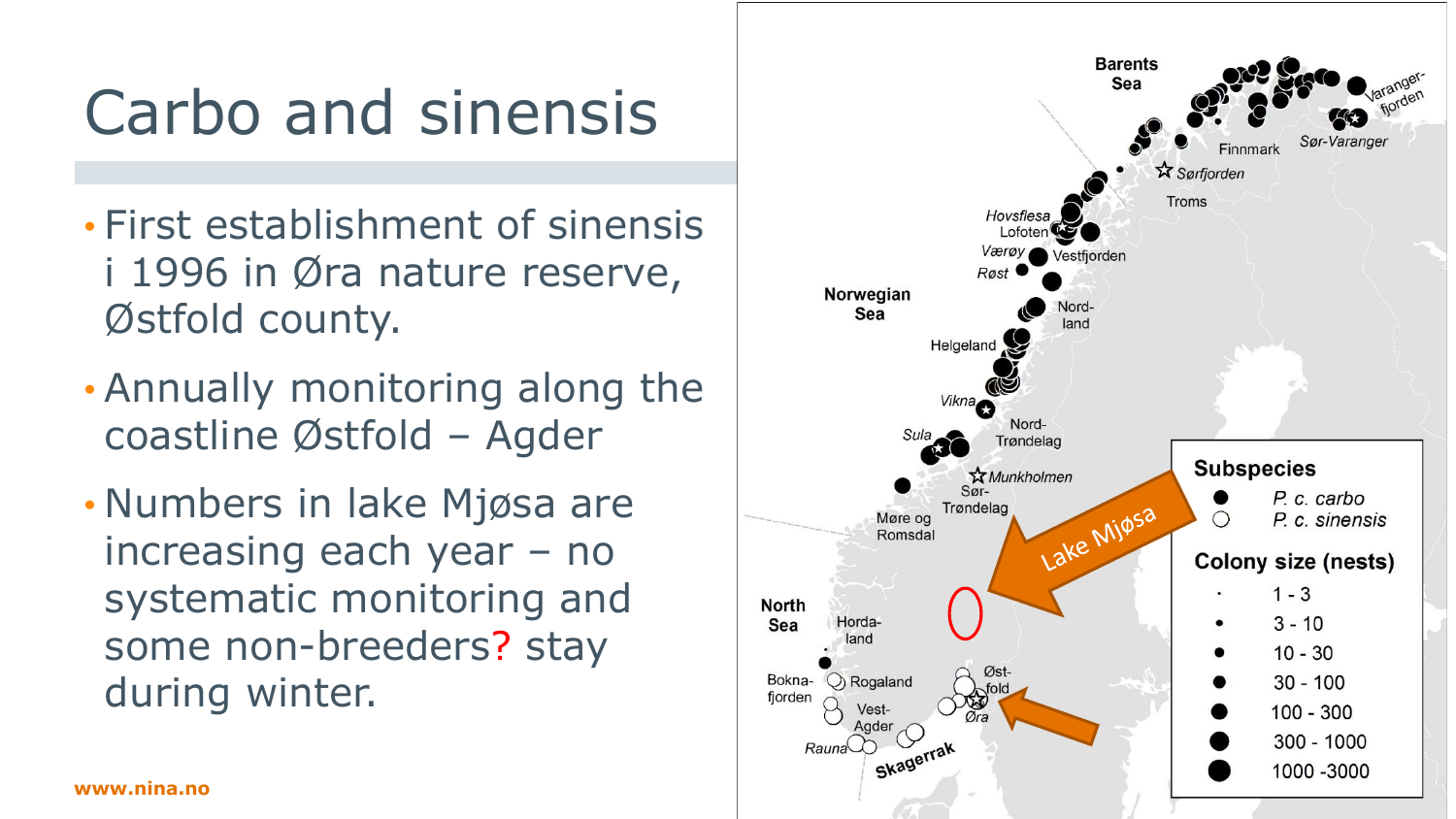#### Population development - sinensis

- Population increase
- In addition: 500 breeding pairs in Hordaland (not included in this figure) and overwintering birds in lake Mjøsa
- More observations in mountain lakes
- Carbo ≈20 000 pairs, trend: decreasing



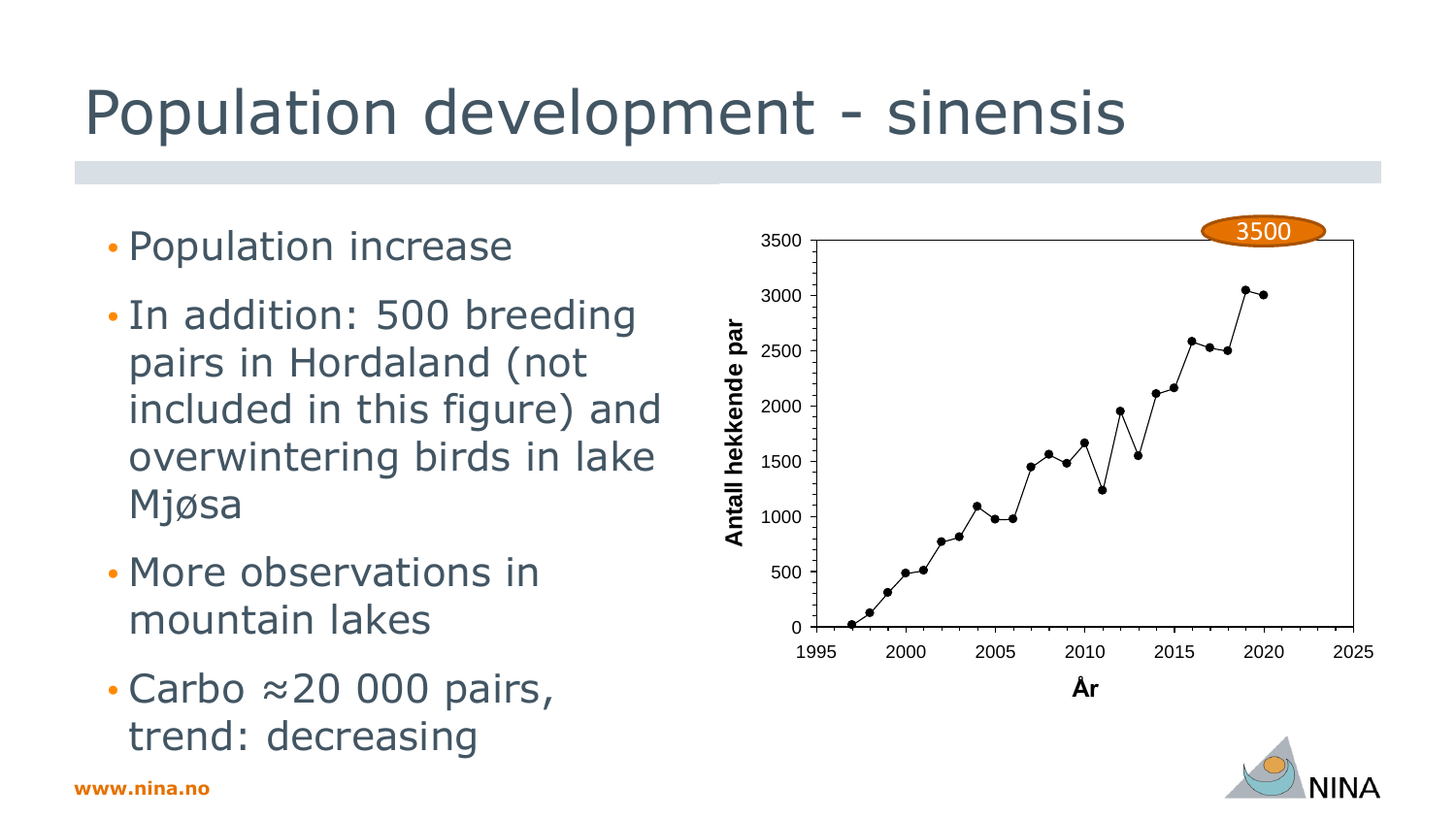# Management 2017-2022

- In freshwater systems (Østfold, Akershus, Hedmark, Oppland, Buskerud, Vestfold, Telemark, Aust Agder, Vest Agder, Rogaland and Hordaland counties) have hunting season from 10. august – 23. december (mostly sinensis)
- In marine waters (mostly carbo) hunting season: 1 october 30. november
- New hunting seasons from 1. april 2022 and the next 5 years will be launched this winter. Probably no significant change for cormorants.

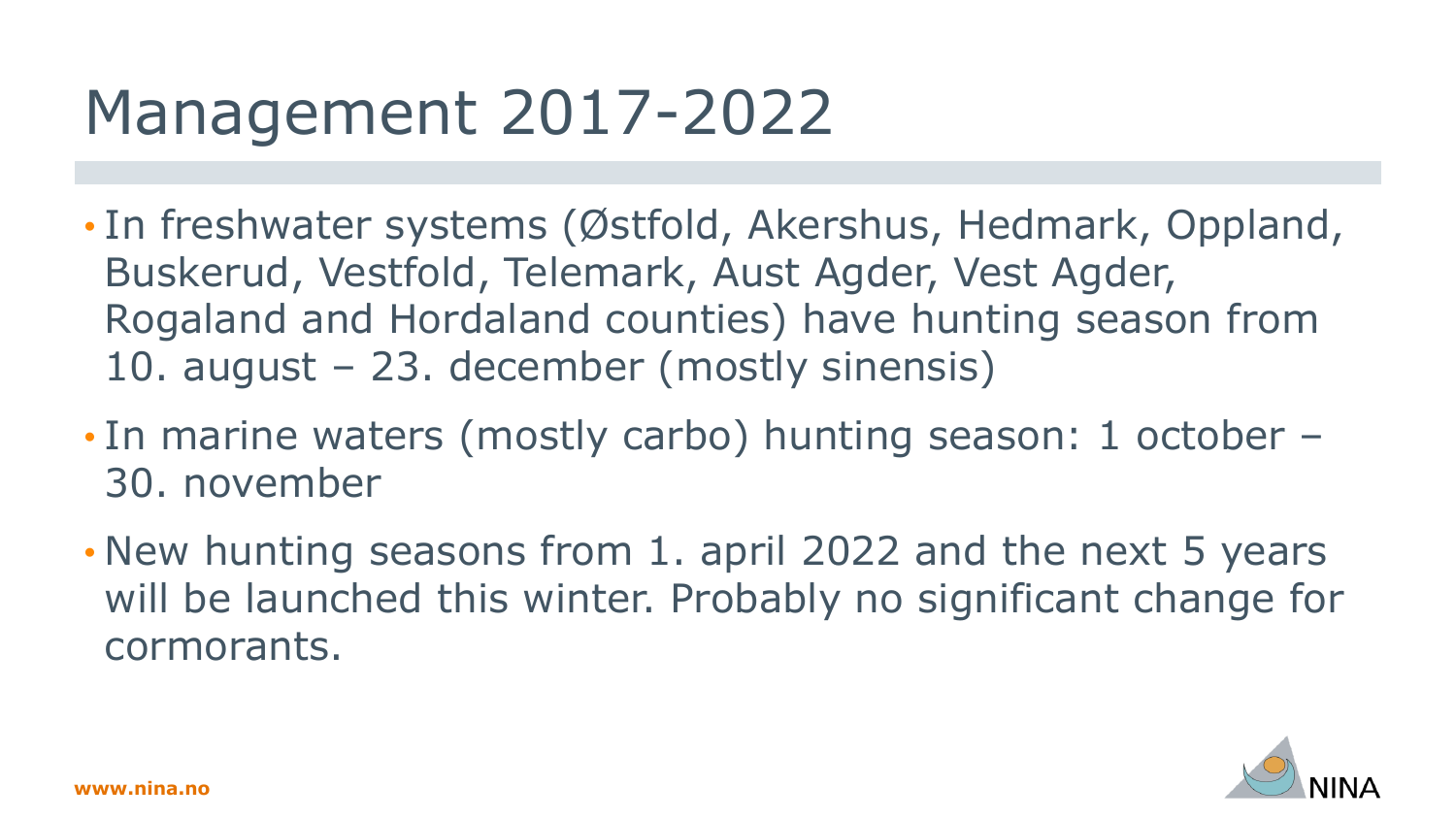### Harvest by county





**www.nina.no**